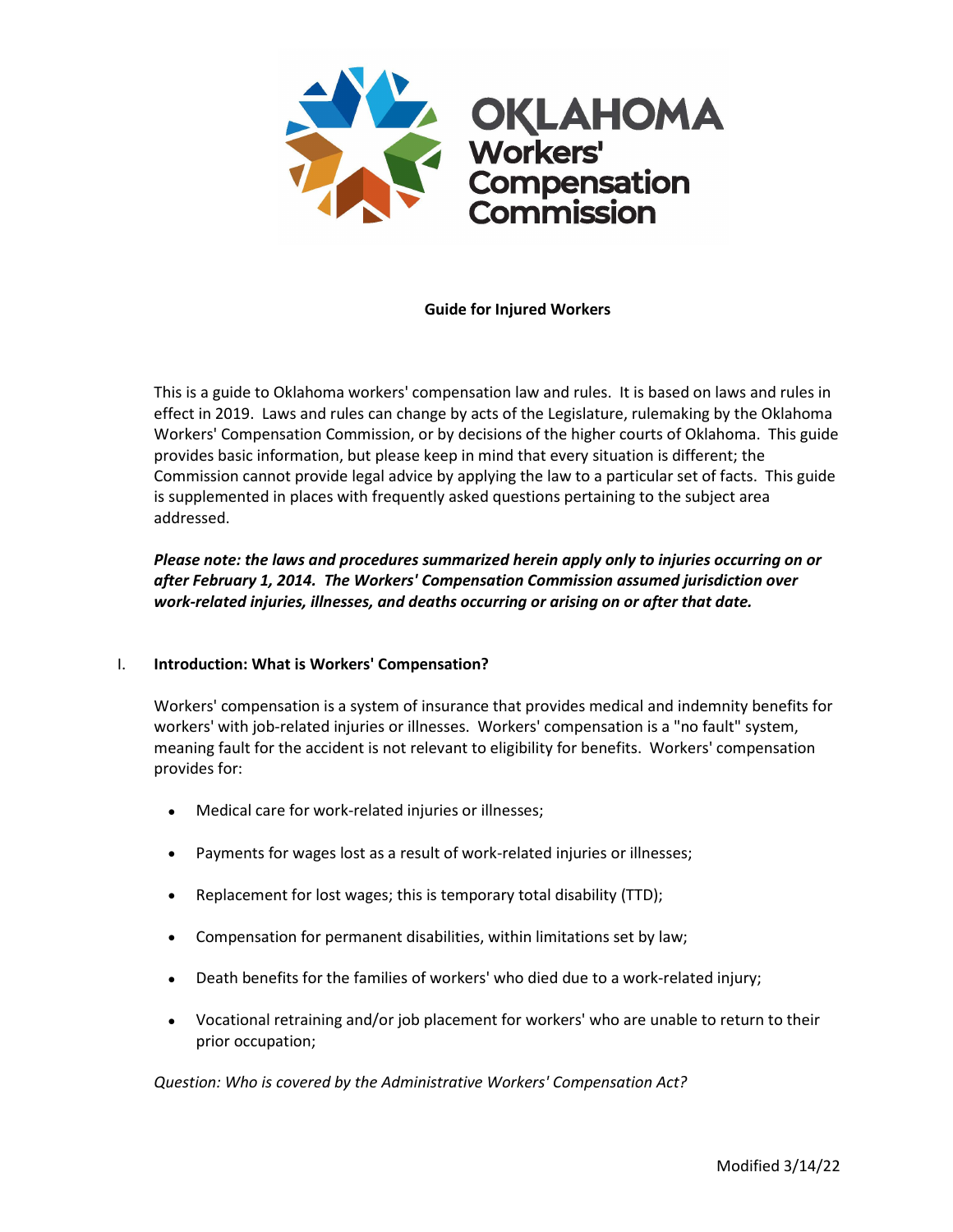*Answer: Generally, every employee who is injured on the job in a work-related injury is covered by the Administrative Workers' Compensation Act, but only if the injury occurred on or after February 1, 2014.* 

*Some exceptions do apply. For example, agricultural or horticultural workers employed by an employer with less than \$100,000 in payroll for agricultural or horticultural workers in the preceding calendar year are not "employees" under the act, and not covered. Other exceptions include:*

- *In general, employees of the Federal government, or employees who are covered for injuries, disease, or death arising out of and in the course of employment under any Act of Congress (federal law);*
- *Any person who is a licensed real estate sales associate or broker, paid on a commission basis;*
- *Any person who is providing services in a medical care or social services program, or who is a participant in a work or training program, administered by the Department of Human Services, unless the Department is required by federal law or regulations to provide workers' compensation for such person. This exception does not apply to nursing homes;*
- *Any person employed by an employer with five or fewer total employees, all of whom are related within the second degree by blood or marriage to the employer, all of whom are dependents living in the household of the employer, or all of whom are a combination of such relatives and dependents. If the employer is not a natural person such relative shall be related within the second degree by blood or marriage to a person who owns fifty percent (50%) or more of the employer, or such dependent shall be in the household of a person who owns fifty percent (50%) or more of the employer.*
- Independent contractors do not fall under the definition of "employee" under the AWCA.

Question: What does the term "compensable" mean?

*Answer: A "compensable" injury or illness generally means an injury or illness for which benefits are due under the Administrative Workers' Compensation Act. An injury or illness that is not compensable would not be covered under the act.*

## II. **Is your injury covered?**

Not all injuries that occur on the job are covered by workers' compensation. Injuries that do not occur as a result of employment activities are typically not covered. For example:

• Injuries occurring while the employee is in a parking lot or other area *adjacent to* the employer's place of business, while reporting for a shift or leaving at the end of a shift, are typically not covered Note: this exclusion will not apply if the employer owns or maintains exclusive control over the area.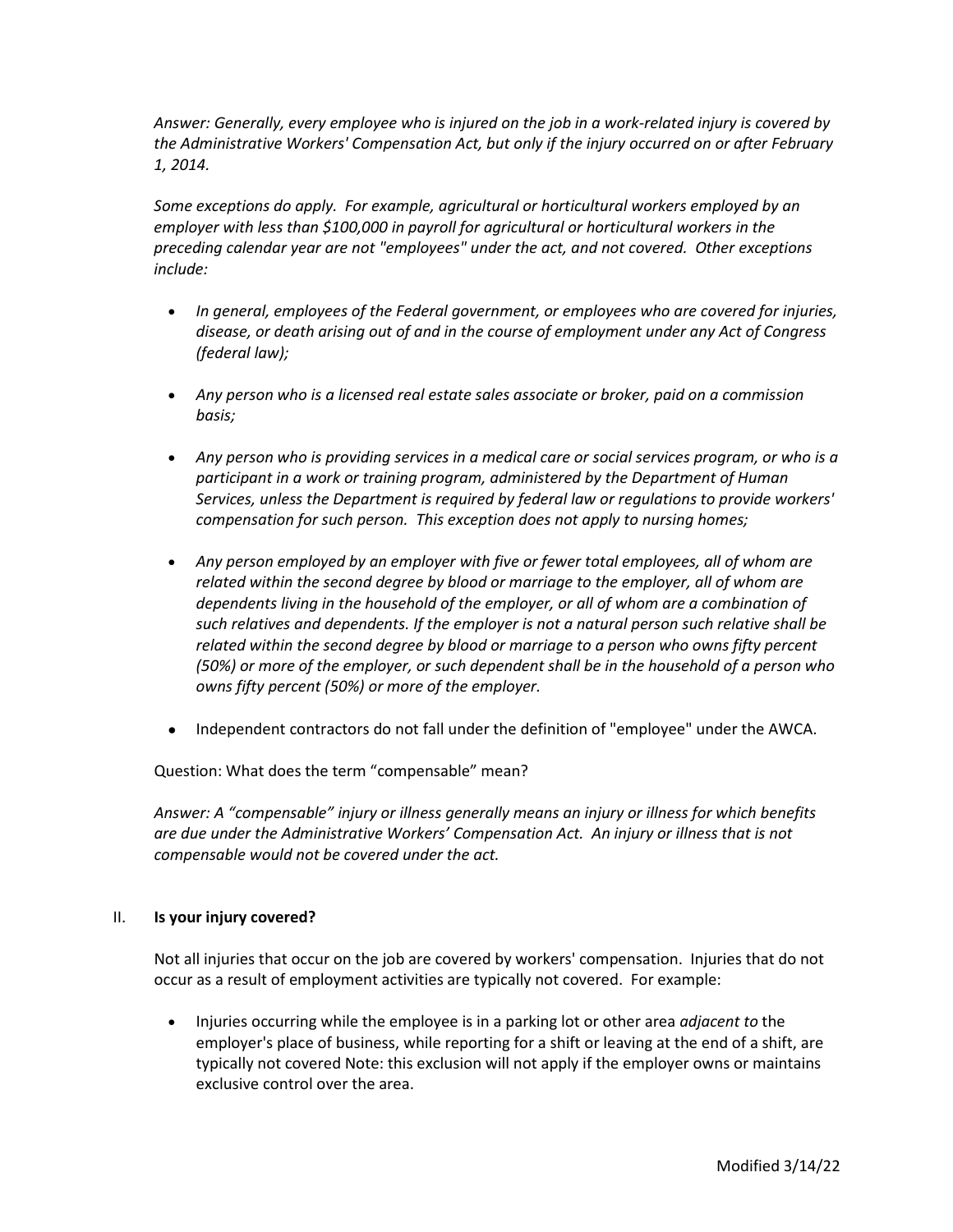- Injuries caused by the use of drugs or alcohol are not covered; a positive drug test or refusal to undergo drug and alcohol testing creates a rebuttable presumption that intoxication was the cause of an accident. To rebut the presumption, the injured worker must prove by clear and convincing evidence that his or her state of intoxication had no causal relationship to the injury (in other words, that the intoxication did not cause the injury).
- Injuries incurred while engaging in recreational or social activities for the employee's personal pleasure are not covered;
- Injuries caused by pre-existing conditions are not covered when there has been no significant and identifiable aggravation in the course and scope of employment;
- Injury is not covered if it occurred while the employee is on a work break, unless the break is authorized by the employee's supervisor and the injury occurs inside the employer's facility;
- Mental injuries are only compensable if caused by a physical injury to the employee; this limitation does not apply to the victim of a crime of violence.

## *Question: Are volunteers of any type covered?*

*Answer: Yes. Any member of the Oklahoma National Guard performing duties in response to state orders and any authorized voluntary or uncompensated firefighter, peace officer or emergency management worker may be covered. Benefits for volunteer workers who are covered are calculated by using wages earned in the individual's regular occupation.*

#### **III. What are your rights and responsibilities as an injured worker?**

• You have the right to receive assistance from the Workers' Compensation Commission's Counselor program, if you are not represented by an attorney.

> The Counselors are available to assist if you have questions about the workers' compensation process, laws, or rules. The Counselors have demonstrated knowledge of the Oklahoma workers' compensation process, laws, and rules. This service is available to anyone, and is free, but any person who has hired an attorney to handle a workers' compensation claim should contact his/her attorney. It is important to note that the Counselors can give information about the law and process, but they cannot give legal advice by telling you how the law applies to your circumstances.

• You may have the right to receive any medical treatment that is reasonable and necessary for a compensable injury or illness.

> By law, the employer must provide reasonable and necessary treatment within five (5) days of receiving knowledge or notice that a work-related injury has occurred. If the employer fails to do so, the employee may have the right to select his or her own treating physician at the employer's expense.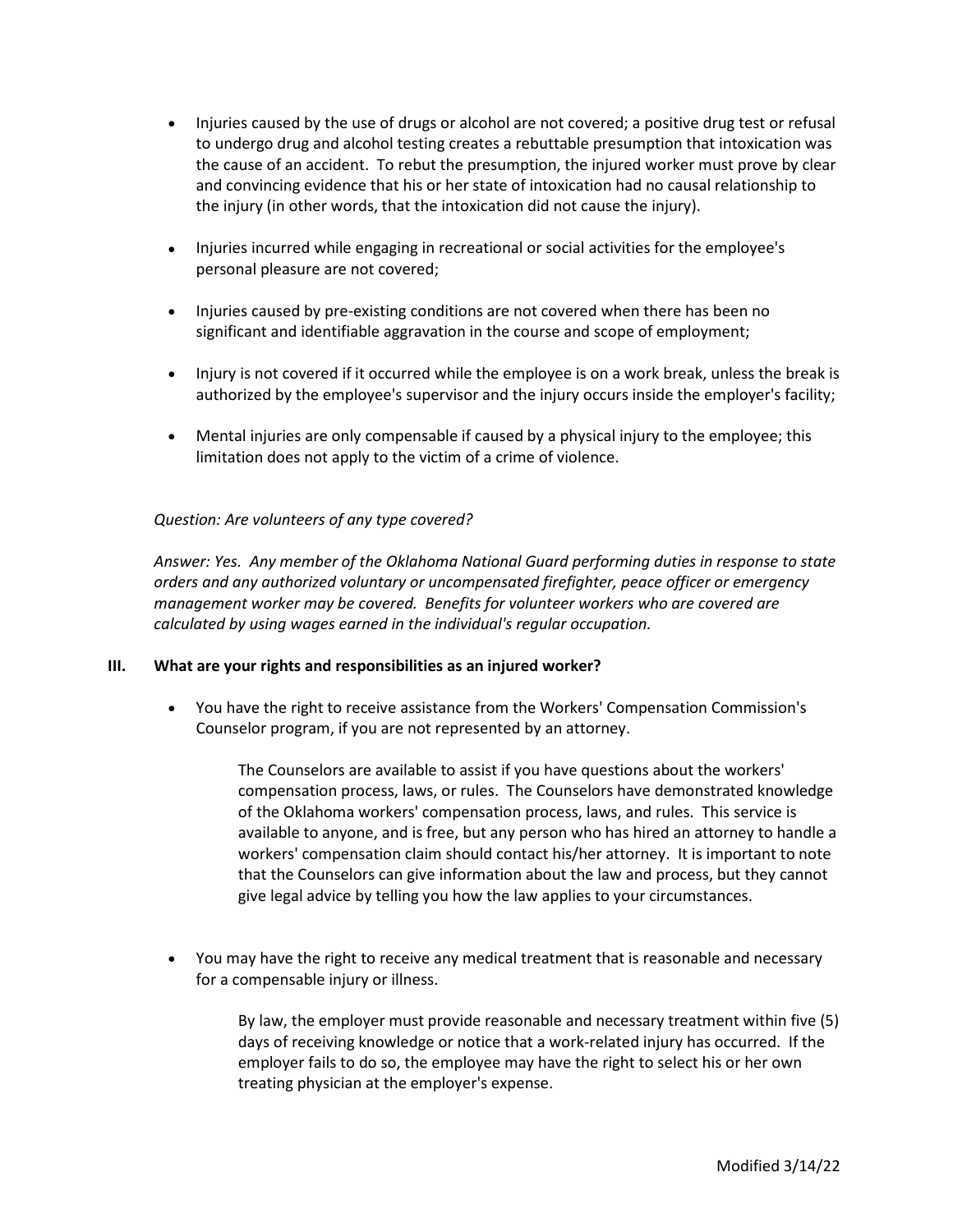- You have the responsibility to give your employer prompt notice that the injury has occurred. Failing to provide notice within thirty (30) days an injury occurs, or within thirty (30) days after separation from employment for a cumulative trauma injury could jeopardize your right to compensation. Notice of an injury should always be given as soon as possible to avoid delays for investigation.
- You have the responsibility to follow the restrictions and treatment plan given to you by your treating physician. Missed medical appointments can result in denial of benefits.

### IV. **Benefits**

### **Medical Treatment**

For a work-related injury that is compensable under Oklahoma law, an employer should provide reasonable and necessary medical treatment within five (5) days of notice or knowledge that an injury to an employee has occurred. The employer has the right to choose the treating physician. If the employer fails to provide reasonable and necessary treatment within five (5) days of notice or knowledge, the employee may choose his or her treating physician.

*Question: Can I change doctors? Answer: Yes, but the procedure for changing a treating physician may differ depending upon whether the employer has contracted with a certified workplace medical plan (CWMP).[1](#page-3-0)* 

*If the employer has not contracted with a CWMP, the employer shall select the treating physician. If the employee wishes to seek a change of physician, he or she may apply with the Commission for a one-time change. The employer, at that point, presents a list of three (3) physicians for the employee to choose from. The physicians must be qualified to treat the affected body part or condition for which a change of physician is sought.* 

*If the employer has contracted with a CWMP, then the employer chooses the treating physician from the physicians listed within the network of the CWMP. The process for change is to apply through the dispute resolution process set out in the CWMP.* 

*Question: Can I get a second opinion?*

<span id="page-3-0"></span>*Answer: The employer or its insurance carrier has the initial authority to determine whether a second opinion is needed. In some situations, the insurance carrier will authorize another physician besides the treating physician to make an evaluation. This evaluation could be done for the purposes of determining the nature and extent of the injury, or whether there is or could be any link, in medical terms, between the injury and the event that is claimed to be the cause of the*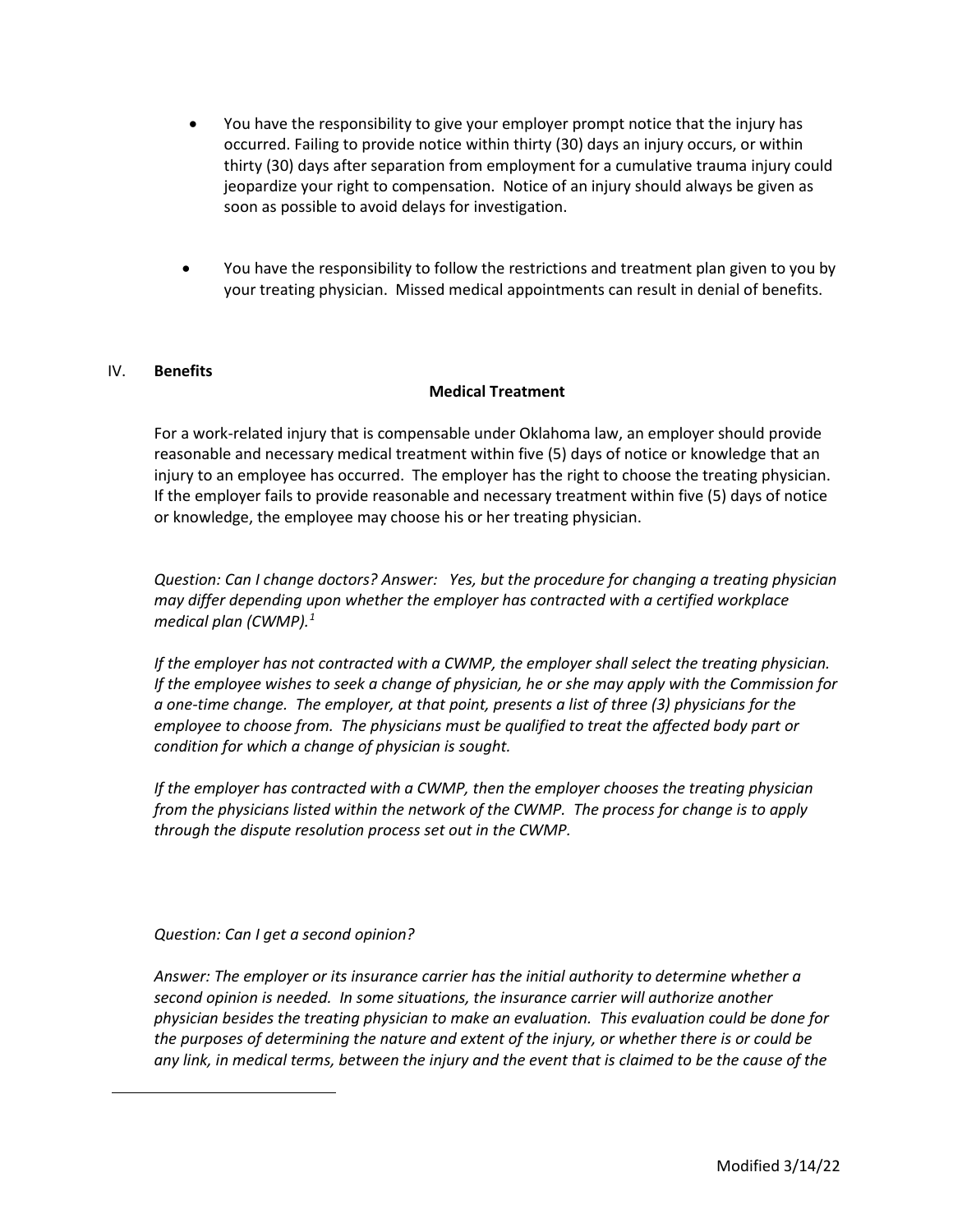*injury. Once a claim for compensation has been filed with the Commission, an Administrative Law Judge may order an independent medical examiner to address any number of medical issues, such as the nature and extent of the needed medical treatment, if any.* 

## **Temporary Disability**

Temporary disability comes in 2 forms, temporary total disability (TTD) and temporary partial disability (TPD). Benefits are paid for both types of disability, and these benefits are meant to replace wages lost as a result of a disability brought on by a work-related injury.

# **Temporary Total Disability (TTD)**

TTD occurs when a work-related injury prevents a person from performing his/her job duties. Whether a person is TTD is typically determined by the treating physician.

Compensation for TTD is 70% of the injured worker's average weekly wage, but this amount is capped at 70% of the state's average weekly wage for injuries occurring between February 1, 2014 and May 27, 2019. For injuries occurring from May 28, 2019 on, TTD is 70% of the injured worker's average weekly wage, capped at 100% of the State's Average Weekly Wage. This amount is subject to change, and the amount may differ based on your date of injury. TTD benefits are not paid for the first three (3) days of the initial period of temporary total disability. Please see the Commission's "Maximum Weekly Compensation Rates" chart, available at [www.wcc.ok.gov,](http://www.wcc.ok.gov/) under "Legal", then "Benefit Charts." This document is also available upon request.

# *Question: How long am I entitled to TTD benefits?*

*Answer: You may receive TTD benefits for as long as you are able to work, subject to certain limitations. For injuries occurring on or after May 28, 2019, the maximum amount of TTD benefits is 156 weeks. Payment may continue for an additional 52 weeks for a total weekly limitation of 208 weeks if there is a finding of consequential injury, and additional time is needed to reach maximum medical improvement. For injuries occurring between February 1, 2014 and May 27, 2019, these limits are 104 weeks, and 156 weeks, respectively.*

*For soft tissue injuries, TTD is limited to 8 weeks. If an individual is recommended for surgery, an additional 16 weeks may be paid. An additional 8 weeks may also be paid if the injured worker is treated with an injection or injections.* 

*For hernias, TTD is limited to 6 weeks.* 

*For mental injury or illness, disability benefits in general are limited to twenty-six (26) weeks, unless it is shown by clear and convincing evidence that benefits should continue for a set period of time, not to exceed a total of fifty-two (52) weeks*

*Question: If I work a second job, are my wages for both jobs taken into account when calculating the TTD rate?*

*Answer: The average weekly wage is computed by dividing the employee's gross earnings by the number of full weeks of employment with the employer, up to a maximum of fifty-two (52) weeks.*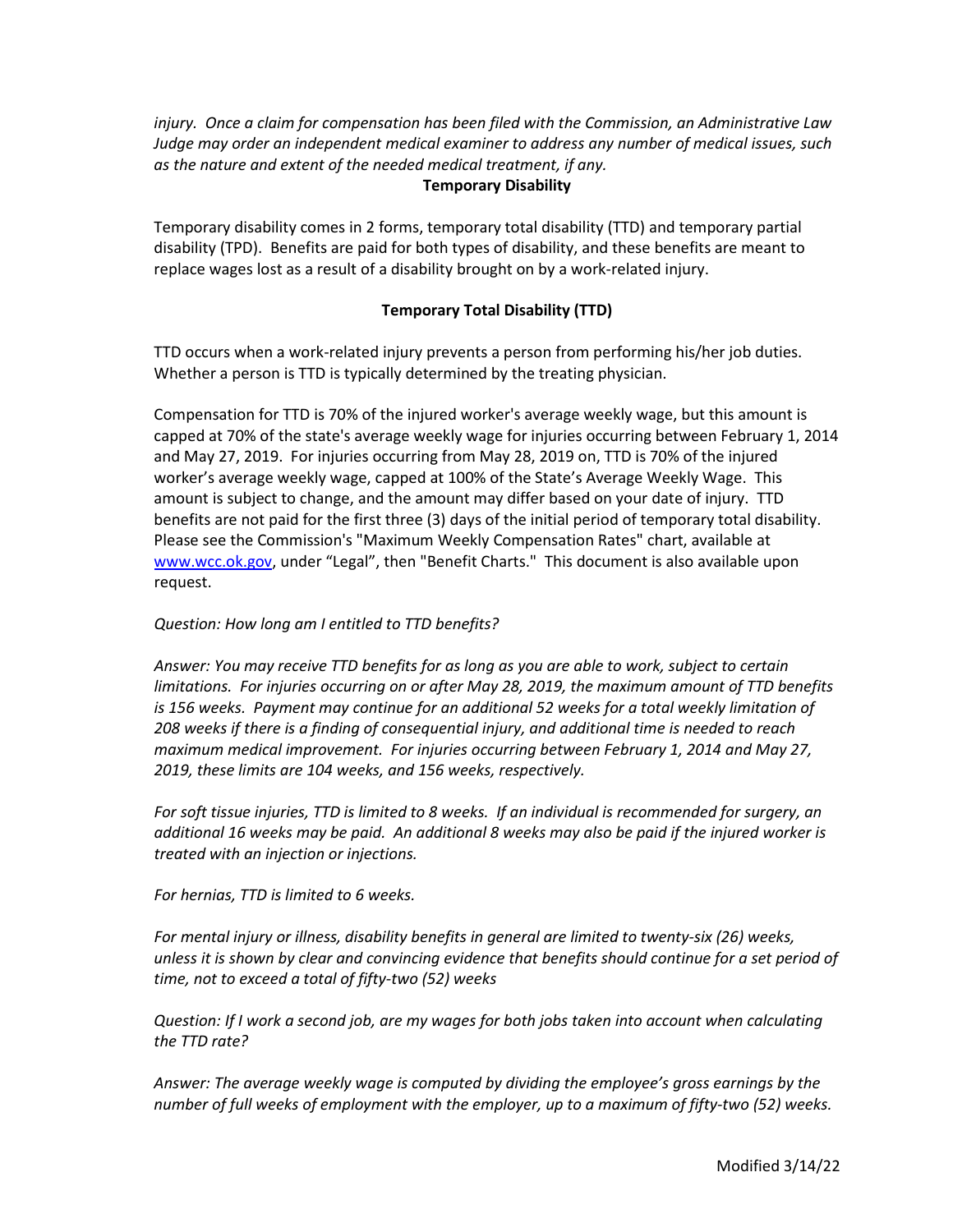*While there is some ambiguity in this section of the law, it is also provided that "if, because of exceptional circumstances, the average weekly wage cannot be fairly and justly determined by [the formulas provided in statute], the Commission may determine the average weekly wage by a method that is just and fair to all parties concerned."* 

## **Temporary Partial Disability (TPD)**

Temporary partial disability (TPD) may be payable when an injured worker can perform alternative work, but cannot make as much as he or she made before the injury.

## **Permanent Disability**

A person who has sustained a compensable injury under Oklahoma workers' compensation law may be entitled to receive an award for permanent disability of one type or another. There are two (2) kinds of permanent disability under Oklahoma law; permanent partial disability and permanent total disability.

## **Permanent Partial Disability (PPD)**

A person is permanently partially disabled when he/she is unable to perform the same job duties as he or she could perform before the injury, but is still capable of working in some capacity. PPD typically is paid in a weekly amount, currently set at 70% of the injured worker's average weekly wage, but capped at \$360 per week for injuries occurring on or after July 1, 2021. Different rates apply for different dates of injury, so it may be useful to consult the Commission's benefit charts to determine the exact rate applying to the relevant date of injury.

Sometimes the PPD amount is commuted to a lump sum, meaning part or all of the benefit is paid in one payment, rather than weekly amounts.

*Question: When and how is it determined whether an injured worker is permanently partially disabled?*

*Answer: This is partially a medical question and partially a legal question. When an injured worker reaches maximum medical improvement, as determined by the treating physician, he or she is typically rated for impairment.* 

*Question: I lost part of a finger, but have returned to my pre-injury job. Should I receive any compensation for my lost finger?*

*Answer: When a body part such as a finger is amputated as the result of a compensable workrelated injury, the injured worker should receive an amount set in law for permanent partial disability.*

## **Permanent Total Disability (PTD)**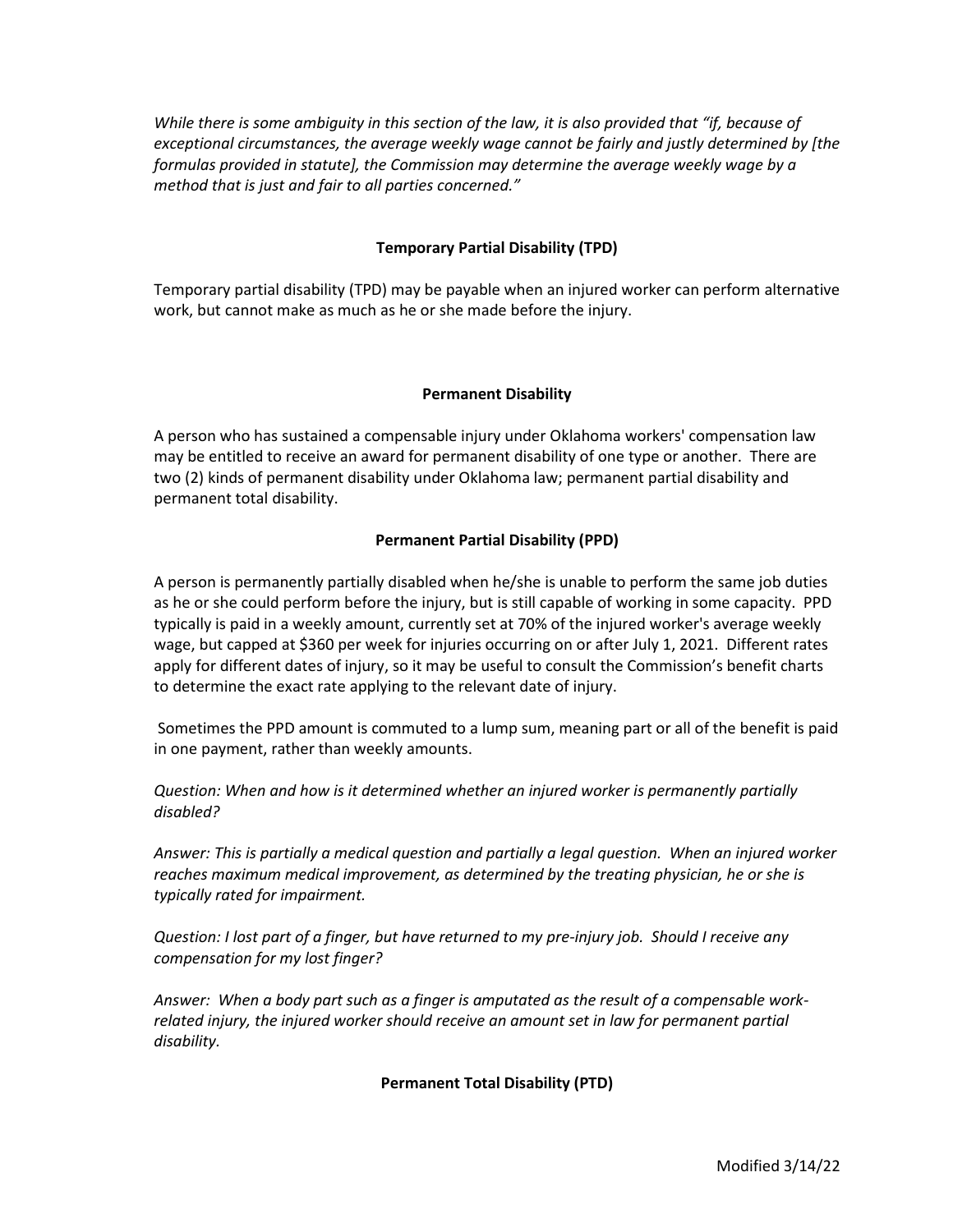Permanent total disability is payable if an injured worker is incapable of returning to any form of gainful employment based upon his or her education or experience. PTD is typically paid in a weekly amount, currently set at 70% of the injured worker's average weekly wage, but capped at 100% of the state's average weekly wage. A claimant may receive permanent total disability benefits for a period of fifteen (15) years, or until such time as the employee reaches the age of maximum Social Security retirement benefits, whichever period is longer.

Anyone who has received permanent total disability for an injury occurring on or after February 1, 2014 must annually submit an affidavit to the Commission, stating under penalty of perjury that he or she is not and has not been gainfully employed and is not capable of gainful employment. Failure to do so could result in a suspension of benefits.

## **Vocational Rehabilitation**

An injured worker who is unable to return to his or her pre-injury or equivalent job due to permanent restrictions determined by the treating physician may be eligible for vocational rehabilitation and possibly job placement. A vocational rehabilitation program provides training for the injured worker to work in a different field of employment. Injured workers who are eligible for permanent partial disability are eligible for vocational rehabilitation.

## **Continuing Medical Maintenance**

If it is recommended by the treating physician or an independent medical examiner, the injured worker may receive continuing medical maintenance after finishing treatment. A worker who is permanently disabled may receive medical services which constitute day-to-day maintenance of the worker's current condition.

# **Death Benefits**

A surviving spouse and dependent child or children of a worker whose death results from a compensable injury are entitled workers' compensation benefits.

Surviving Spouse: If there is a surviving spouse only, he or she is entitled to a lump-sum payment of one hundred thousand dollars (\$100,000.00) and seventy percent (70%) of the lesser of (1) the deceased employee's average weekly wage and (2) the state's average weekly wage. In addition to other benefits paid or due, two (2) years' indemnity benefit is due in one lump sum to the surviving spouse upon remarriage.

Surviving Spouse and a child or children: where there is a surviving spouse and one or more children, a lump sum payment of twenty-five thousand dollars (\$25,000.00) and fifteen percent (15% of the lesser of the deceased employee's average weekly wage and the state average weekly wage *to each child.)* If there are more than two children, each child receives a proportional share of fifty thousand dollars (\$50,000.00) and thirty percent (30%) of the deceased employee's average weekly wage.

## V. **The Claim Process**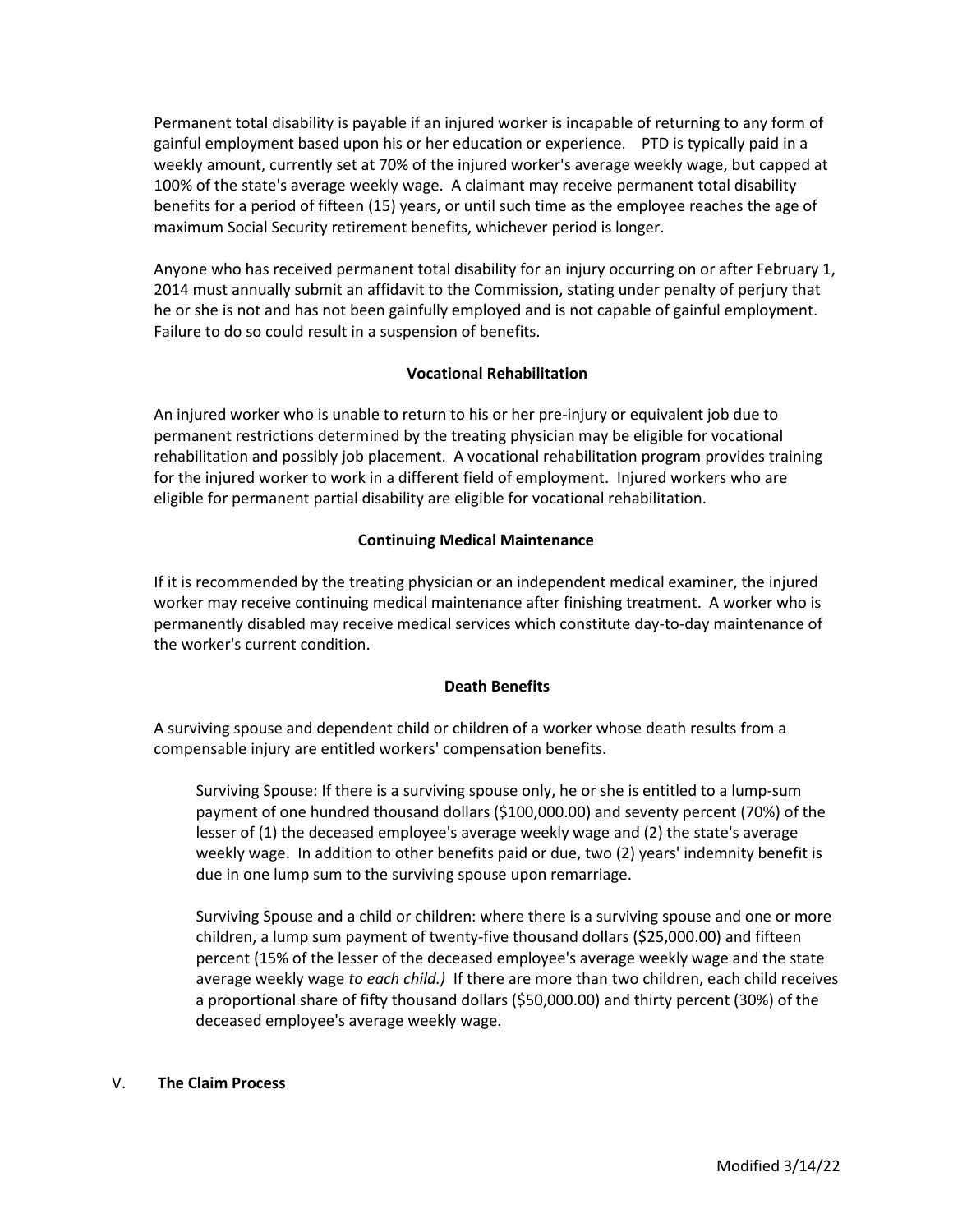### **Initiating a Claim**

Typically, employers and/or insurance carriers will ensure that injured workers receive the proper medical treatment and any benefits payable under the law. However, occasionally a dispute will arise and it may be necessary for the injured worker to file a claim with the Workers' Compensation Commission to preserve his or her rights.

A claim with the Commission is initiated by filing a CC-Form 3, CC-Form 3A, CC-Form 3B, or CC-Form 3C. All of the Commission's forms are available on the Commission's website:

www.ok.gov/wcc

## **Requesting a Hearing or Prehearing Conference**

Filing a CC-Form 3, or appropriate version thereof, is just the first step. In order to have a hearing or prehearing conference before an administrative law judge, a CC-Form 9 Request for Hearing or CC-Form 13 Request for Prehearing Conference must be filed. A hearing is a formal process by which the parties present evidence, question witnesses, and present a case before an administrative law judge. A prehearing conference is used to address issues preliminary to a formal hearing, such as discovery, evidentiary issues, etc. According to Commission rule "[t]he purpose of the prehearing conference is to permit an informal hearing between the parties and the Administrative Law Judge in an effort to resolve the case or issues in the case before an administrative hearing, and to discuss the facts, identify the legal issues, present discovery requests, make all appropriate stipulations, and discuss such other matters as may facilitate consideration of the case." Commission Rule 810:10-5-30(b).

## **Requesting a Change of Physician**

Under Oklahoma law, an injured worker may request a one-time change of treating physician when the employer is not a CWMP or qualified employer. This may be done by filing a CC-Form A with the Commission, after a CC-Form 3 has been filed. At this point, the matter may be set for hearing on the issue of change of physician. The employer or carrier provides a list of three (3) physicians from which the injured worker may choose.

## **Discovery and Exchange of Evidence**

When a hearing is requested, the parties have until twenty (20) days before the hearing date to exchange all documentary evidence, exhibits, and a complete list of witnesses with all opposing parties. Discovery is the process by which the parties gather evidence. Parties may also conduct depositions, which involve the gathering of testimony outside a formal hearing, the transcript of which may later be used in a hearing.

## **Evidence and Burden of Proof**

The injured worker must prove by a preponderance of the evidence that he or she has a valid (compensable) claim under workers' compensation law. In other words, the injured worker must prove that it is more likely than not that he or she sustained an injury that occurred in the course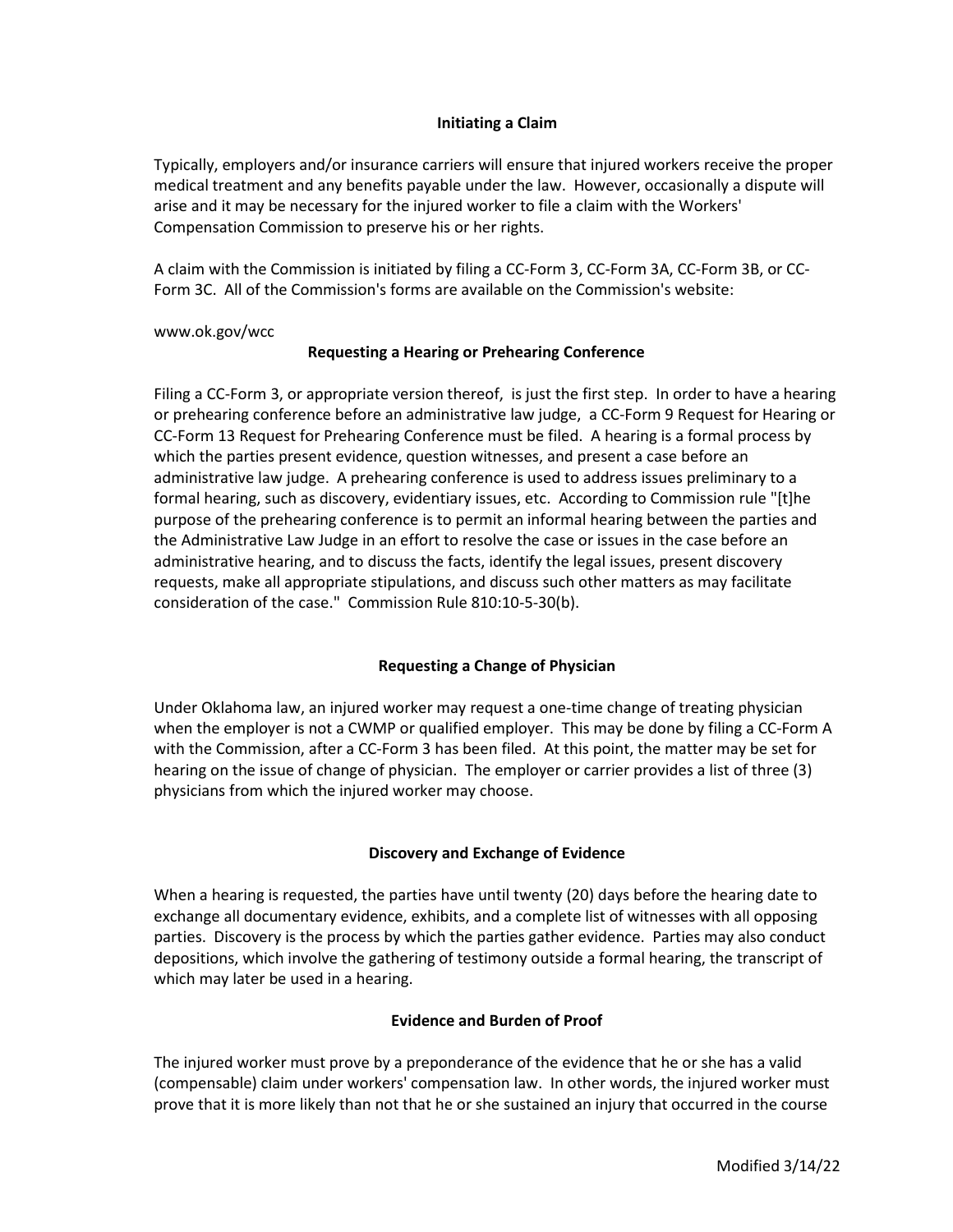of employment and arose out of the employment, and that the claim is otherwise compensable under Oklahoma law.

## **Appealing the Decision of an Administrative Law Judge or Commission**

An order of an administrative law judge may be appealed by filing a Request for Review (original and two (2) copies) with the Commission within ten (10) days of the file-stamped date of the order being appealed. Parties may not appeal an ALJ order directly to the Supreme Court. Once the Commission makes a decision on appeal, a party may appeal that order to the Supreme Court within twenty (20) days of the file-stamped date of the Commission order being appealed.

### **Settlement**

The parties may choose to settle a claim through the use of a joint petition. This can be a full and final settlement that will decide the rights of the parties. A settlement can either be made on all issues or on some issues. Settlements are made to compensate the injured worker for a variety of purposes, including permanent disability, temporary disability, future medical treatment, continuing medical maintenance, and vocational rehabilitation.

## **Mediation**

Mediation is an informal process by which the parties may attempt to agree to terms of a settlement. Mediation is a voluntary process, and the parties may request that the Administrative Law Judge make a referral order for mediation. Mediation proceedings are not recorded or transcribed in any way, and are completely confidential.

## **Multiple Injury Trust Fund**

An injured worker who suffers increased disability as a result of the combination of disabilities that result in permanent total disability may be eligible to receive benefits from the Multiple Injury Trust Fund (MITF).

In order for the Commission to award benefits from the Multiple Injury Trust Fund, several conditions must be present:

(1) The injured worker must be a "physically impaired person" by the definition given under the AWCA;

(2) The injured worker must have sustained a subsequent compensable injury and received an adjudication through the Workers' Compensation Commission or Workers' Compensation Court for the most recent injury.